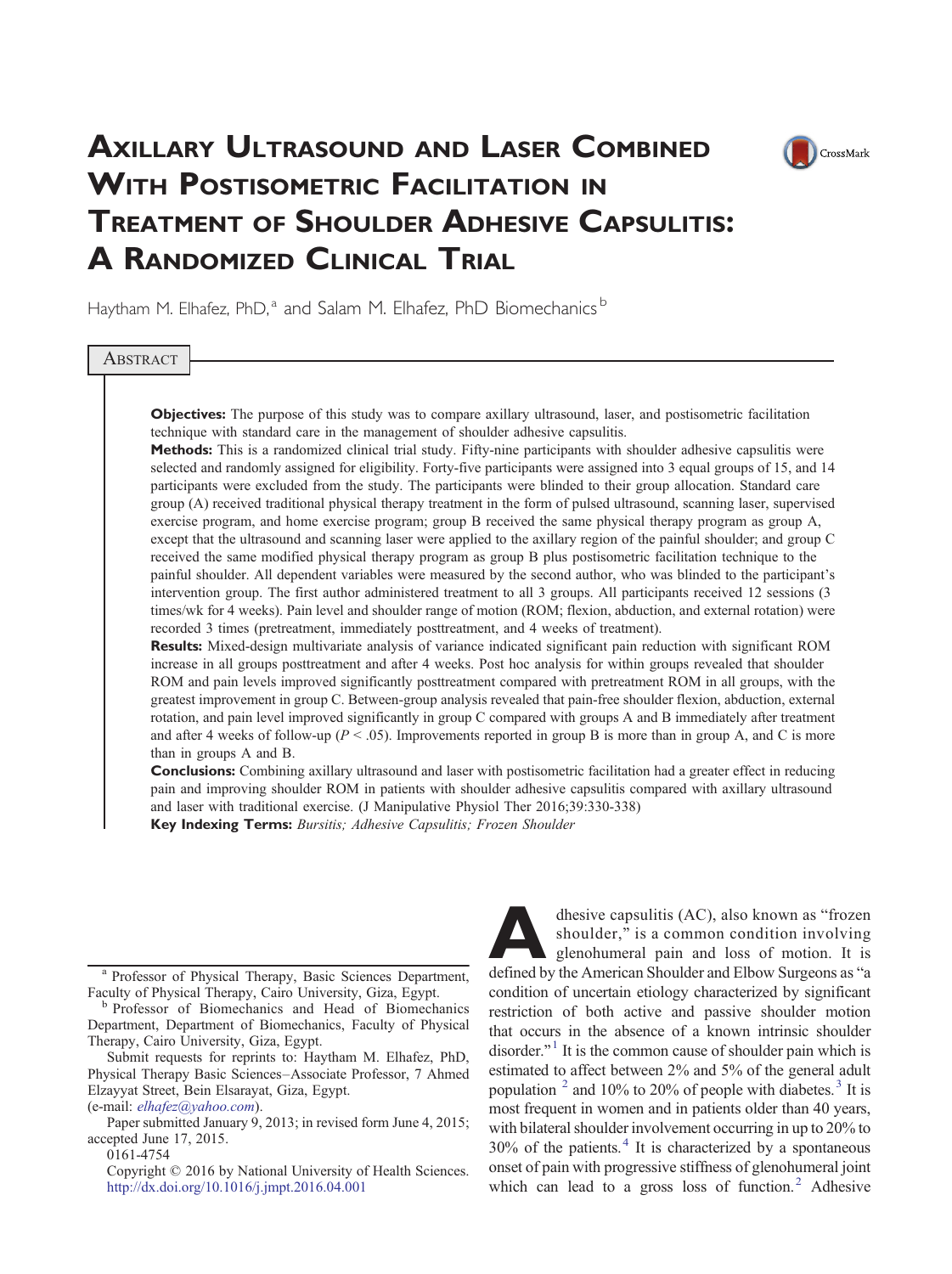capsulitis is classically described as having 3 stages. Stage I involves pain (freezing or painful stage) and lasts from 3 to 9 months and is characterized by an acute synovitis of the glenohumeral joint. Stage II (frozen or transitional stage) involves pain and restricted movement, and lasts from 4 to 12 months. Finally, stage III (thawing stage) involves painless restriction and lasts from 12 to 42 months[.](#page-7-0)<sup>[5,6](#page-7-0)</sup> Its unclear etiology has led to its poor understanding and unclear opinions on its appropriate treatment[,](#page-7-0) $\frac{7}{7}$  $\frac{7}{7}$  $\frac{7}{7}$  although most authors agree that it involves an aspect of inflammatory change during the initial phase of the disease, followed by restriction of the joint capsule in the later stages. Further arthroscopic studies have shown fibrous contracture of the rotator interval and coracohumeral ligament which account for the marked restriction in range of movement, especially loss of lateral rotation[.](#page-7-0)<sup>[2](#page-7-0)</sup>

Although AC is considered to resolve spontaneously within 1 or 2 years, 50% of patients will experience pain or some mild restriction of movement, whereas 11% will experience some residual disability several years after treatment. Consequently, an appropriate treatment protocol is very important[.](#page-7-0)<sup>[7](#page-7-0)</sup> Treatment regimens for AC include a trial of conservative therapy, followed by more invasive procedures[.](#page-7-0)<sup>[1](#page-7-0)</sup> Many authors report a high level of success with nonoperative physical therapy treatment[.](#page-7-0)<sup>[7](#page-7-0)</sup> Numerous physiotherapeutic techniques have been used to treat AC including mobilization, electrotherapy, acupuncture, and home exercises with patients being referred for a steroid injection if necessary[.](#page-7-0)<sup>[2,8](#page-7-0)</sup> A recent systematic review <sup>[9](#page-7-0)</sup> indicated that treatment of AC included a variety of manual and manipulative therapy (MMT) procedures such as high-velocity low-amplitude manipulation, end-range mobilization (ERM), midrange mobilization, and mobilization with movement (MWM) of the shoulder only and/or of the shoulder girdle. These techniques produced short-term significant improvements in range of motion (ROM), with a smaller effect for decreasing pain, compared with exercise alone[.](#page-7-0)<sup>[9](#page-7-0)</sup>

Several [s](#page-7-0)tudies<sup>[10](#page-7-0)–13</sup> found significant benefit using MMT. Of these, o[n](#page-7-0)ly Nicholson<sup>[10](#page-7-0)</sup> prescribed exercise that was more intensive than basic. According to Brantingham et al[,](#page-7-0) $9$  the greatest change noted with MMT was an increase in ROM and function rather than a decrease in pain. Manual and manipulative therapy procedure can also include postisometric relaxation technique applied to a single or multiple joints with stretching. There is low level of evidence for the treatment of AC using MMT with and without exercise and/or multimodal therapy.

Mobilization with movement (as developed by Mulliga[n](#page-7-0)<sup>[14,15](#page-7-0)</sup>) involves sustained pressure to a fixed painful joint while the patient actively performs movement in the same joint. If the active movement is pain-free, the orientation of the joint is considered adequate. The principle for this type of joint mobilization is based on analyzing and correcting minor positional faults within the joint. Combining this technique with kinesiotaping improved the active ROM in the painful shoulders[.](#page-7-0)<sup>[16](#page-7-0)</sup>

Passive stretching of the shoulder capsule and soft tissues by means of ERM techniques has been reported to restore the normal extensibility of shoulder capsule and tight soft tissues[.](#page-7-0)  $12,17-19$  $12,17-19$  After anterior-posterior and inferior glide mobilizations close to the end-range of abduction in participants with AC, researchers have reported a significant increase in glenohumeral abduction[.](#page-8-0)[20](#page-8-0) Other researchers have also reported the positive effects of ERM on glenohumeral ROM[.](#page-7-0)<sup>[12,19](#page-7-0)</sup> Because adequate humeral elevation and external rotation as well as scapular tipping and upward rotation are related to improvements in AC symptoms, specific mobilization techniques performed close to the glenohumeral end-range of movement may provide additional benefits when using scapular mobilization techniques[.](#page-8-0)<sup>[21,22](#page-8-0)</sup>

A number of different types of interventions have been reported as benefiting shoulder pain. These include ultrasound (US) therapy[,](#page-7-0) [8,23](#page-7-0) myofascial (friction massage), and ischemic compression therapy that eliminate trigger points located around the joint[.](#page-7-0) $8,24$  Despite reports that manipulation was the preferred therapy for treating shoulder girdle disorders[,](#page-8-0)  $25$  a recent systematic review of the use of manipulative therapy in treating shoulder pain concluded that there was a low level of evidence to support use of the intervention, adding the recommendation that there is a need for more well-designed trials investigating multimodal management of shoulder pain[.](#page-8-0)<sup>[26](#page-8-0)</sup>

Some providers combine different therapeutic interventions in treating AC. For example, adding scapulothoracic exercises to the glenohumeral ROM exercises contributes to decreasing pain and increasing ROM in patients with AC[.](#page-8-0) $^{27}$  $^{27}$  $^{27}$ The combined soft tissue mobilization with proprioceptive neuromuscular facilitation was reported to improve the glenohumeral external rotation and overhead reach in patients with shoulder disorders[.](#page-8-0)<sup>[28](#page-8-0)</[s](#page-7-0)up> In addition, Wies<sup>[5](#page-7-0)</sup> indicated in his study on 8 patients with frozen shoulder that soft tissue mobilization in combination with home exercise program may be a useful approach for improving soft tissue restrictions[.](#page-7-0)<sup>[5](#page-7-0)</sup> It is widely accepted that physical therapy and stretching should be used in the conservative management of frozen shoulder[.](#page-7-0) $8-13$  $8-13$  Simple home exercise programs with analgesia have been shown to be effective, whereas others suggest more intensive supervised physical therapy in the form of passive stretching and manual mobilization. A more invasive procedure such as hydrodilatation (which aims to rupture capsular contractures by distension of the joint with a large amount of normal saline solution) and nerve block has been supported[.](#page-7-0)<sup>[1](#page-7-0)</sup>

Recent[l](#page-8-0)y, Ma et  $al^{29}$  $al^{29}$  $al^{29}$  compared 2 different treatment approaches in the management of AC: physical therapy that included joint mobilization and whole-body cryotherapy with physical therapy that included joint mobilization. They concluded that when whole-body cryotherapy is added to the treatment intervention, significant improvements occur[.](#page-8-0)<sup>[29](#page-8-0)</sup> The effect of intra-articular hyaluronic acid (HA)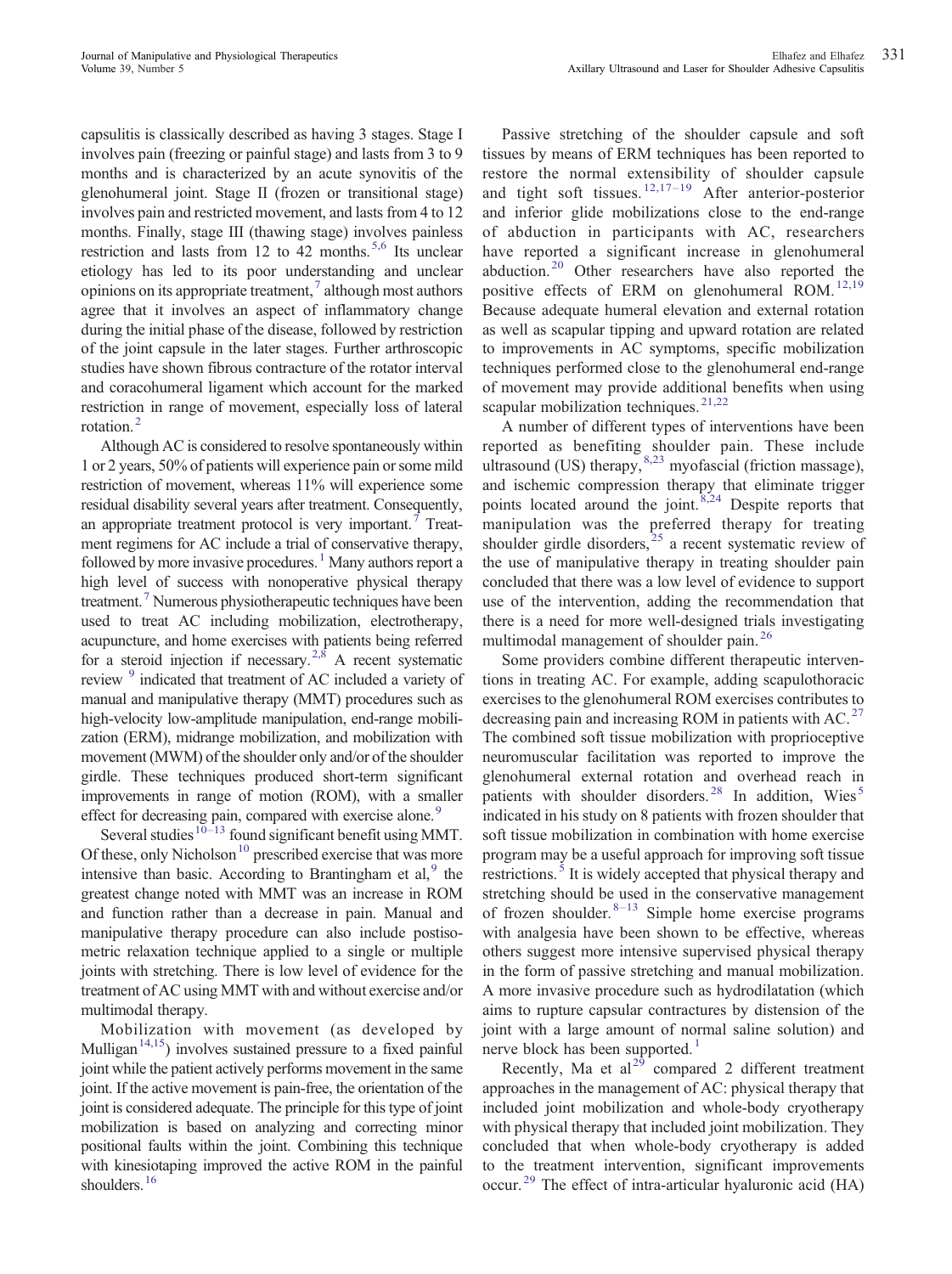injections plus physical therapy was compared with that of physical therapy alone in a study by Hsieh et al[.](#page-8-0)<sup>[30](#page-8-0)</sup> The authors concluded that intra-articular HA injections did not produce added benefits for patients with AC who were already receiving physical therapy. Thus, the use of intra-articular HA injections for patients with AC of the shoulder should be carefully assessed to reduce unnecessary medical expenditures[.](#page-8-0) [30](#page-8-0)

Several review studies illustrated different treatment protocols and their effects in reducing symptoms of pain and limitation of ROM in AC, although the most recent review recommended future studies to incorporate other interventions within the scope of physiotherapy practice[.](#page-8-0)<sup>[31](#page-8-0)</sup> Muscle energy technique (MET) has been advocated for the treatment of shortened and/or weakened muscles, restricted joints, and lymphatic drainage[.](#page-8-0) [32](#page-8-0) It is a form of osteopathic manual treatment in which the patient's muscles are actively engaged as part of applying the treatment. It has 6 main variations: (1) isometric contraction using reciprocal inhibition, (2) isometric contraction using post isometric relaxation (without stretching), (3) isometric contraction using post isometric relaxation (with stretching) also known as postfacilitation stretching, (4) isotonic concentric contraction, (5) isotonic eccentric contraction (isolytic), and (6) isokinetic (combined isotonic and isometric contrac-tions).<sup>[33](#page-8-0)</sup> We could find no previous studies that investigated the effect of MET on AC[.](#page-8-0)<sup>[34](#page-8-0)</sup> The aim of this study is to compare axillary US, laser, and postisometric facilitation technique (MET) with standard care in the management of AC.

## **METHODS**

## **Participants**

This is a randomized clinical trial conducted between 2010 and 2012 at the outpatient clinic of the Faculty of Physical Therapy, Cairo University, Egypt. Forty-five participants (27 women and 18 men) ranging in age from 40 to 60 years with a diagnosis of unilateral shoulder AC (stage II) by their referring physician were recruited for the trial. The main presenting symptoms were shoulder pain with restricted ROM that compromised activities of daily living. The Research Ethics Committee of the Faculty of Physical Therapy at Cairo University approved the study. All participants provided written informed consent. Clinical trial registry number is PACTR201304000516174.

## Inclusion Criteria

Groups were matched at baseline. Participants were included in the study if they met the following inclusion criteria: painful, restricted active and passive ROM of the shoulder, capsular pattern of motion restriction, and absence of radiologic evidence of glenohumeral joint arthritis. The duration of symptoms for all participants ranged from 3 to 8 months.

#### Exclusion Criteria

Participants were excluded from the study if they had the following: local corticosteroid injection to the affected shoulder within the last 3 months or current corticosteroid therapy, neuromuscular disease, shoulder symptoms due to other causes (eg, shoulder impingement syndrome, rotator cuff tear) currently pregnant, history of metastatic cancer or diagnosis of cancer within 12 months, unstable angina, insulin-dependent diabetes, and history of shoulder surgery.

#### Randomization

The assistant selected an envelope at random and assigned each participant to 1 of 3 groups according to the number in the envelope. The participant was blinded to their group allocation. The 3 groups were as follows: group A (standard care group) received traditional physical therapy treatment in the form of pulsed US, scanning laser, supervised exercise program, and home exercise program; group B received the same physical therapy program as group A, except that the US and scanning laser were applied to the axillary region of the painful shoulder; and group C received the same modified physical therapy program as group B plus postisometric facilitation technique (MET) to the painful shoulder. All dependent variables were measured by the second author (E.S.M.), who was blinded to the participant's intervention group. The first author (E.H.M.), a physiotherapist with more than 20 years experience in manual therapy and orthopedic and neurologic rehabilitation, was responsible for administering treatment to all 3 groups.

#### Outcome Measures (Dependent Variables)

Outcome measures were level of pain and ROM. Level of pain was measured using numeric pain scale ranging from 0 to 10. Participants marked their responses on a 10-cm numeric scaled line, where 0 means "no pain" and 10 means "worst pain imaginable." Pain-free active flexion, abduction, and external rotation of the shoulder were expressed in degrees. The ROM was measured using baseline bubble inclinometer which has been shown to have high intraexaminer reliability and validity[.](#page-8-0)<sup>[35](#page-8-0)</sup> Shoulder flexion and abduction were measured with the participant in the sitting position, whereas external rotation was measured in the supine position. Each ROM measurement was recorded 3 times, with the average being used as the final reading. Pain and ROM measurements were recorded 3 times during the course of treatments: twice in the first session (pretreatment and posttreatment) and again after 4 weeks of treatment.

## Techniques (Treatment, Independent Variables)

Postisometric Facilitation Technique. This MET technique has been advocated for the treatment of restricted and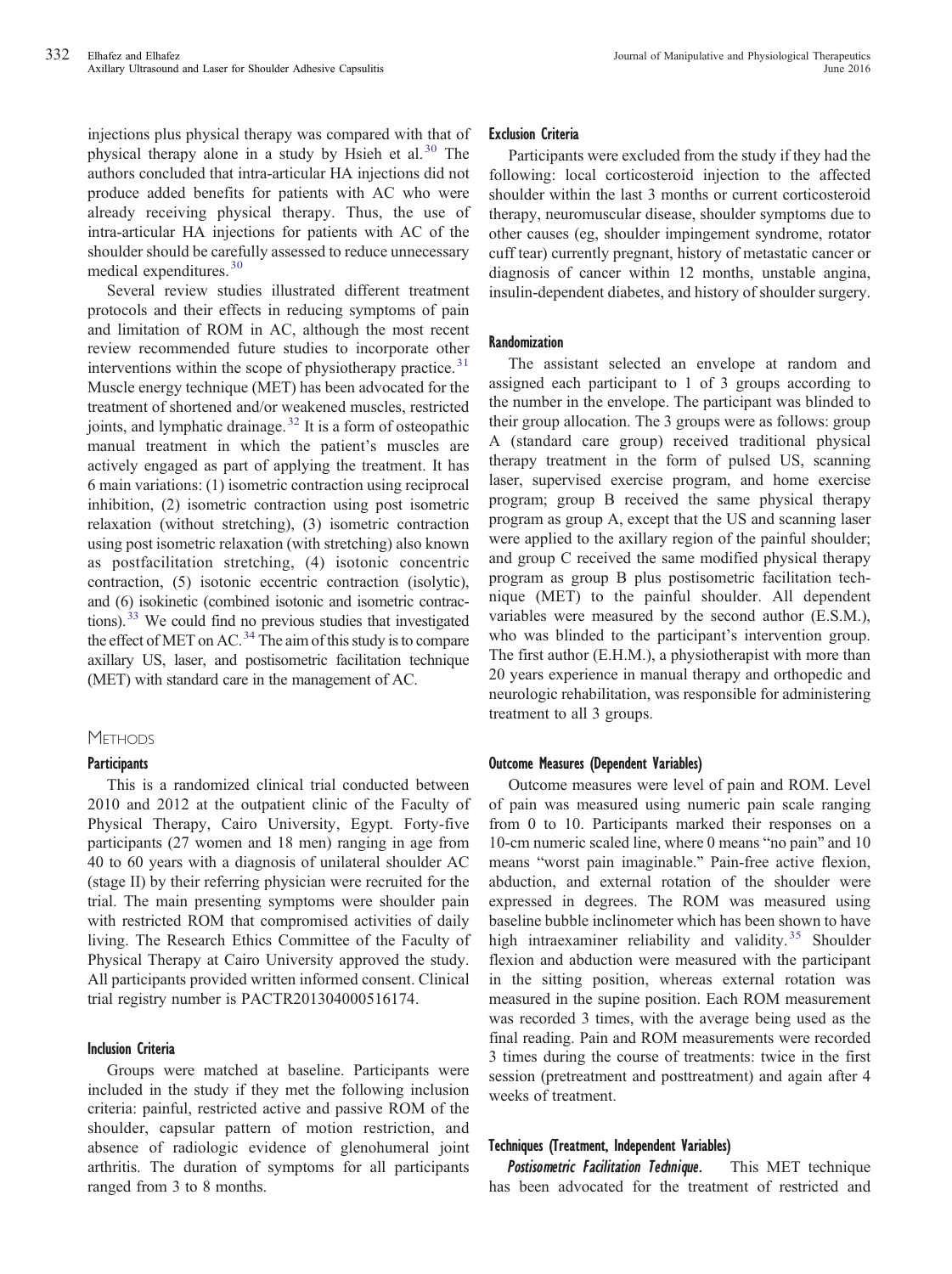fibrotic soft tissues (fascia and muscle)[.](#page-8-0)  $33$  The technique involves isometric contraction of the muscle followed by isometric relaxation followed by stretching. When performing isometric facilitation with the shoulder in flexion, the participant was seated with his/her back supported and the therapist standing facing the participant's painful shoulder. The participant's shoulder joint was flexed to the maximum available range with the elbow completely flexed. The participant performed isometric contraction of the shoulder extensors against maximum resistance provided by the therapist. The isometric contraction lasted for 10 seconds followed by relaxation for 5 seconds. This allowed the shortened shoulder extensors to relax and permit easier stretching. The therapist then stretched the participant's shoulder extensors to the limit of the painful range.

For all MET maneuvers, once the participant's performance had improved, the duration of the isometric contraction was extended to 20 seconds[.](#page-8-0) $33$  Each exercise was repeated 5 times in each session. The stretching position was maintained for 20 seconds. The duration of each postisometric facilitation session ranged from 9 to 13 minutes. Each participant received 12 treatment sessions over a 4-week period (3 sessions/wk for 4 weeks).

**Pulsed US.** Pulsed US (ProSound ULS-1000, Medserve Limited, United Kingdom) was administered according to the following specification: medium transducer, 3 MHz pulsed type (1:1), and 1[.](#page-8-0)5 W/cm<sup>2</sup> applied for 10 minutes.<sup>[36](#page-8-0)</sup>

Laser. All participants received scanning laser (ASA s.r. Bravo Tereza Serie He-Ne, Italy). Laser specifications were as follows: 850 nm wave length and pulsed application with 8 W applied for 20 minutes. In group A, US and laser were applied over painful points of the shoulder (most commonly at the lateral and anterior borders of the acromion) while the participant was in sitting position. In groups B and C, US and laser were applied at the axillary area (Fig 1) not at the painful points while the participant was in supine position with the arm semi abducted and externally rotated. The axillary approach for application of US and laser was adopted as the axilla is the site of the axillary pouch of the capsule, which has been implicated in inflammation and adhesion within the shoulder joint that may interfere with the  $ROM^{37}$  $ROM^{37}$  $ROM^{37}$ . Ltoi [a](#page-8-0)nd Tabata<sup>[37](#page-8-0)</sup> reported that the axillary pouch is obliterated in many cases of frozen shoulder and this obliteration has been correlated with a decrease in both internal and external rotation. Axillary adhesions can slowly tighten and cause the shoulder joint to lose mobility over time[.](#page-8-0)<sup>[38](#page-8-0)</sup>

Supervised Exercise Program. Self exercises included (1) Codman's or pendulum exercises (circumduction) and (2) passive stretching exercises (for shoulder extensors, adductors, and internal rotators) such as "climbing the wall exercise" (ie, facing a wall about three-quarters of an arm's length away and raising the affected arm up to the shoulder level using only one's fingers without using shoulder muscles)[.](#page-7-0)<sup>[7](#page-7-0)</sup> The home exercise program includes the same exercises as in supervised exercise program. The participant was instructed to perform exercises 1-2 times/d within pain-free ROM, and gradually build up the number of repetitions and to stop performing exercises if they exacerbate symptoms.

## Data Analysis

All statistical analyses were performed using Statistical Package for Social Sciences (SPSS) version 20 for Windows (SPSS, Chicago, IL). One-way analysis of variance was conducted to determine whether the 3 groups differed on the baseline characteristics: age, sex, weight,



**Fig 1.** Flow diagram for the study.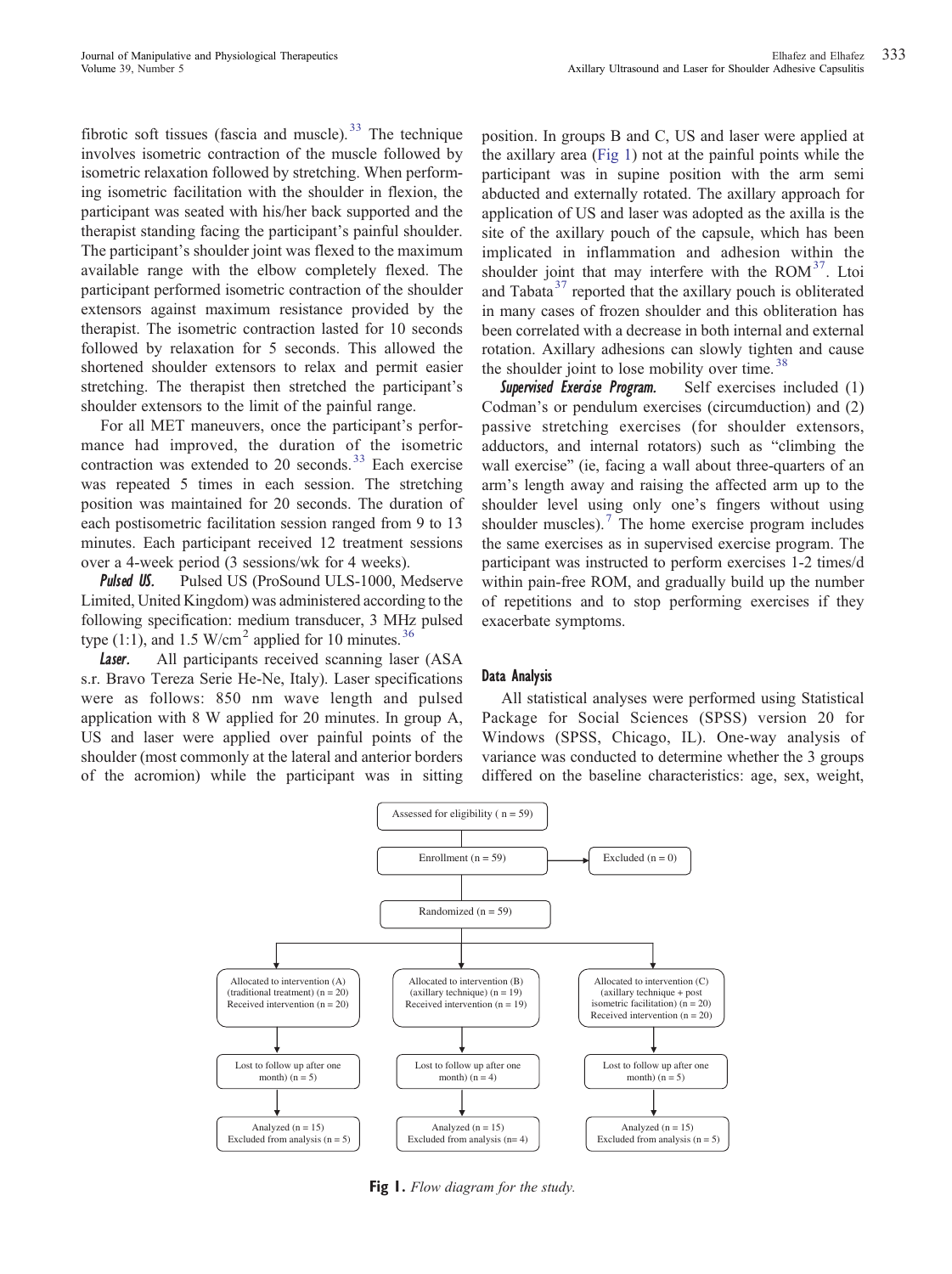

Fig 2. Axillary ultrasound application for patients with shoulder adhesive capsulitis.

height, average length of symptoms, and pretreatment dependent variables. As a prerequisite for parametric analysis, data were screened for normality assumptions, homogeneity of variance, and presence of extreme scores. The independent variables are the groups receiving treatment intervention with 3 levels (groups A, B, and C). The dependent variables are shoulder ROM (flexion, abduction, and external rotation) and pain level. All measurements were collected 3 times: before treatment (pretreatment), immediately after treatment (posttreatment), and one month after treatment (4 weeks). Because data were normally distributed, parametric assumption was not violated, so mixed-design multivariate analysis of variance (MANOVA) was conducted to test the within-group and between-group differences with  $\alpha$  level of significance set at .05.

## **RESULTS**

Fifty-nine participants were assessed for eligibility (Fig 2). Fourteen participants were lost to follow-up assessments: 5 in group A due to family care and personal matters, 2 in group B due to transportation problems and other issues, another 2

Table 2. Mixed-Design MANOVA for Time as Within-Participant Variable and Groups as Between-Participant Variable) and the Interaction Between Both

|                                                       | F                  | P | Observed power $\alpha$<br>(.05) |
|-------------------------------------------------------|--------------------|---|----------------------------------|
| Treatment (between)<br>participants)                  |                    |   | 8.071 .000 1.000                 |
| Time (within participants)                            | 111.456 .000 1.000 |   |                                  |
| Treatment $\times$ time interaction 14.428 .000 1.000 |                    |   |                                  |

MANOVA, multivariate analysis of variance.

in group B and 5 in group C due to spontaneous cessation of symptoms. Participants' characteristics at baseline were similar for all groups ( $P > .05$ ). No significant differences were found between groups for age, sex, weight, height, average length of symptoms, and pretreatment pain scores (Table 1). Forty-five participants completed the study. Mixed-design MANOVA of within and between groups' variations indicated significant treatment, time, and treatment  $\times$  time interaction effect (Table 2). No significant changes were reported among the 3 groups in the pretreatment measurements of shoulder flexion, abduction, external rotation, and pain level ( $P > .05$ ; [Table 3\)](#page-5-0). Post hoc analysis for multiple comparisons within groups revealed that shoulder flexion, abduction, and external rotation ROM improved significantly posttreatment compared with pretreatment ROM in all groups, with the greatest improvement in group C. The same improvement was reported in pain levels through the 3 treatment times. Between groups analysis revealed that pain-free shoulder flexion, abduction, external rotation, and pain level improved significantly in group C compared with groups A and B immediately after treatment and after 4 weeks follow-up ( $P < .05$ ). Improvements reported in group B is more than in group A, and C is more than in groups A and B ([Table 3](#page-5-0); [Figs 3 and 4](#page-5-0)).

## **DISCUSSION**

The results from the 2 physical therapy groups (traditional: group A; axillary: group B) showed that the axillary approach

|  |  | <b>Table 1.</b> Baseline Characteristics of Participants With Adhesive Capsulitis in the 3 Groups $(n = 45)$ |  |  |  |  |  |  |  |  |  |
|--|--|--------------------------------------------------------------------------------------------------------------|--|--|--|--|--|--|--|--|--|
|--|--|--------------------------------------------------------------------------------------------------------------|--|--|--|--|--|--|--|--|--|

|                                        | Group A $(n = 15)$ | Group B $(n = 15)$ | Group C $(n = 15)$ | Р      |
|----------------------------------------|--------------------|--------------------|--------------------|--------|
| Age $(y)$                              | 50.4(5.3)          | 50.06(4.3)         | 49.5 $(4.6)$       | > 0.05 |
| Sex (men/women)                        | 6/9                | 7/8                | 5/10               |        |
| Right shoulder involved                | 11                 | 10                 | 10                 |        |
| Left shoulder involved                 | 4                  | 5                  | 5                  |        |
| Weight                                 | 83.8 (11.5)        | 83.2 (7.2)         | 87.2 (7.8)         | > 0.05 |
| Height                                 | 171.2(5.7)         | 168.9(6.3)         | 168.6(4.4)         | > 0.05 |
| Average length of symptoms (mo)        | 5.86 (1.59)        | 6.2(1.74)          | 6.4(1.68)          | .68    |
| Flexion $(°)$ , pretreatment           | 99.13 (16.07)      | 102.6(12.6)        | 102.6(14.19)       | 1.000  |
| Abduction $(°)$ , pretreatment)        | 63.4 (12.01)       | 60.8 (12.76)       | 61.06(9.37)        | 1.000  |
| External rotation $(°)$ , pretreatment | 19.86 (5.59)       | 21.8 (8.22)        | 20.93 (7.22)       | 1.000  |
| Pain score (pretreatment)              | 7.433 (0.883)      | 7.266 (0.728)      | 6.93(0.90)         | > 0.05 |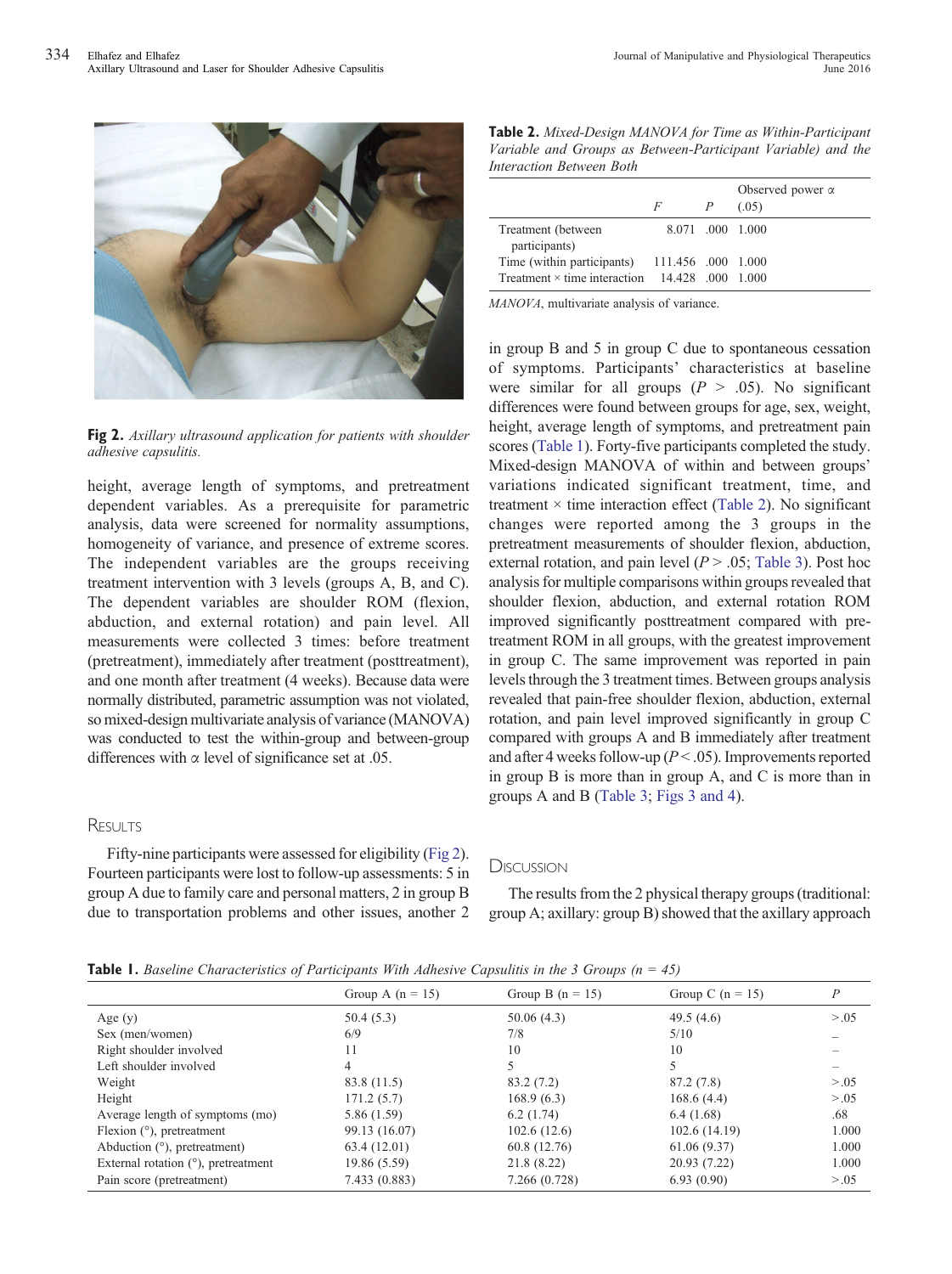|                   |               | Group A       | Group B        | Group $C$      | Significance       |
|-------------------|---------------|---------------|----------------|----------------|--------------------|
| Flexion           | Pretreatment  | 99.13 (16.07) | 102.6(12.6)    | 102.6(14.19)   | > 0.05             |
|                   | Posttreatment | 106(15.3)     | 109.06 (11.09) | 112.86 (12.05) | > 0.05             |
|                   | After 4 wk    | 106.13(13.6)  | 112.8(11.13)   | 118.33 (12.86) | A, $C^*$           |
| Abduction         | Pretreatment  | 63.4 (12.01)  | 60.8 (12.76)   | 61.06(9.37)    | > 0.05             |
|                   | Posttreatment | 67.2 (11.73)  | 67.2(11.75)    | 79.8 (11.23)   | $*A, C$<br>$*B, C$ |
|                   | After 4 wk    | 71.73 (11.42) | 72.66 (12.37)  | 100.66 (16.99) | $*A, C$<br>$*B, C$ |
| External rotation | Pretreatment  | 19.86 (5.59)  | 21.8 (8.22)    | 20.93 (7.22)   | > 0.05             |
|                   | Posttreatment | 24.73 (6.92)  | 34.06 (9.77)   | 47.73 (10.85)  | $*A$ , B, C        |
|                   | After 4 wk    | 25.26(6.7)    | 34.93 (10.59)  | 50.6 (11.06)   | $^*A$ , B, C       |
| Pain              | Pretreatment  | 7.43(0.88)    | 7.26(0.72)     | 6.93(0.90)     | > 0.05             |
|                   | Posttreatment | 5.53(1.06)    | 4.73(0.7)      | 3.86(0.83)     | $*A$ , B, C        |
|                   | After 4 wk    | 4.86(1.06)    | 4.1(0.92)      | 2.56(0.49)     | $*A, C$<br>$*B, C$ |

<span id="page-5-0"></span>Table 3. Average Shoulder ROM (SD) Pretreatment, Posttreatment, and After 4 Weeks of Treatment and Post Hoc Analysis for Multiple Comparisons Between Groups

ROM, range of motion.

 $> 0.05$  = nonsignificant differences between each 2 groups.

\*A, B, C = significant differences between each 2 groups.

\*A, C = significant differences between groups A and C.

\*B, C = significant differences between groups B and C.

provided immediate improvement in shoulder external rotation and pain levels that were still present at 4 weeks. The addition of postisometric facilitation (group C) produced



Fig 3. Average shoulder flexion, abduction and external rotation pretreatment, posttreatment, and 4 weeks of treatment in the 3 groups. even greater improvement in shoulder ROM compared with the other groups. Postisometric facilitation technique concentrates on breaking down adhesions between the capsule and the attaching tendons of surrounding muscles. Adding both therapeutic techniques (electrotherapy + postisometric facilitation) reduced manifestations of AC, mainly improving shoulder active ROM and reducing pain

The axillary recess (a pouch of the glenohumeral capsule evolving from the inferior rim of the glenoid cavity to the inferior part of the humeral head) plays an important role in AC. Capsular retraction or adhesions hinder normal expansion of capsule during shoulder mobility. As a result in order to regain the normal extensibility of the shoulder capsule, these adhesions should be broken down by mobilization, facilitation, or manipulation techniques[.](#page-8-0)<sup>1</sup> The resu[l](#page-8-0)ts of group C are supported by Vermeulen et al<sup>19</sup>, who performed ERM technique by passive stretching of the shoulder capsule in all planes to regain normal extensibility of shoulder capsule and concluded that this technique increased glenohumeral mobility. They added that the



**Fig 4.** Average pain score pretreatment, posttreatment, and 4 weeks of treatment in the 3 groups.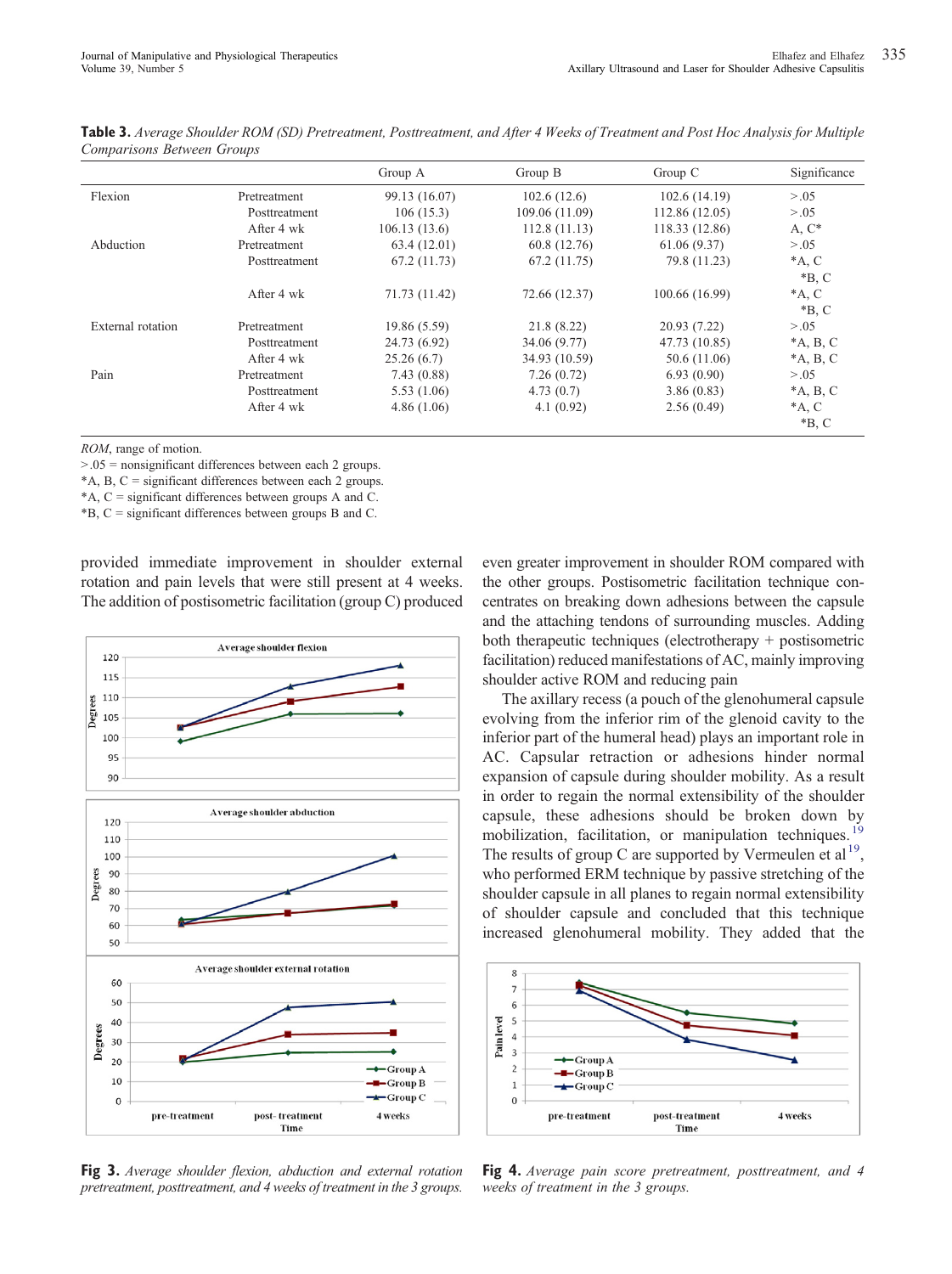decreased joint capacity due to capsular retraction is an important feature of AC. To regain the normal extensibility of the shoulder capsule, passive stretching of the shoulder capsule in all planes of motion by means of ERM is recommended[.](#page-8-0)<sup>[17,19,39](#page-8-0)</sup>

These findings support the suggestions that greater limitation in glenohumeral ROM is seen in abduction and external rotation as reported by Godges et al[,](#page-8-0)  $^{28}$  $^{28}$  $^{28}$  who concluded in their study on 20 patients of limited glenohumeral external rotation ROM that soft tissue mobilization using contract-relax technique to the shoulder internal rotators followed by proprioceptive neuromuscular facilitation facilitating the flexion, abduction, and external rotation was effective in gaining glenohumeral external rotation during single intervention session. Moreover, Cyria[x](#page-8-0)<sup>[40](#page-8-0)</sup> initially proposed that tightness in a joint capsule would result in a pattern of motion restriction. He believed that an irritated capsule would restrict motion in a predictable pattern. In frozen shoulder, he proposed that external rotation would be more limited than abduction, which would be more limited than internal rotation.

In a similar context, researchers reported that limited external rotation in participants with frozen shoulder is related to tightened capsules and/or ligaments[.](#page-8-0) $^{21}$  $^{21}$  $^{21}$  They added that capsular pattern is one in which external rotation is more limited than abduction, which in turn is more limited than internal rotation. In addition, they mentioned that although humeral external rotation is generally advocated as a treatment focus, scapular tipping and humeral external rotation should be managed together. Based on the previous explanation, improvement in the group receiving the new therapeutic approach in this study can be predicted by an increase in shoulder external rotation ROM.

The improvements reported for group C may be attributed to the change in muscle extensibility and increased tolerance to stretching after application of this technique. This is supported by several clinical trials investigating osteopathic management of spinal pain, which included MET as a treatment component and concluded that treatment significantly reduced the reported pain and disability in these trials[.](#page-8-0)<sup>[32,41](#page-8-0)</sup> Evidence suggests that MET (or similar isometric stretching techniques) is more effective than passive stretching for increasing muscle extensibility. Because MET produces joint motion while actively recruiting muscles, it may affect proprioceptive feedback, motor control, and motor learning[.](#page-8-0)<sup>[32](#page-8-0)</sup>

There is a lack of research on the use of MET alone as the intervention is usually used in conjunction with other techniques. However, some studies demonstrated an increase in the extensibility of muscles and spinal ROM and available evidence supports the use of this approach to treat restricted mobility and spinal pain[.](#page-8-0) $32$  The proposed mechanisms underlying the possible therapeutic effects of MET involve a variety of neurologic and biomechanical mechanisms, including hypoalgesia, altered proprioception,

motor programming and control, and changes in tissue fluid. Reflex muscle relaxation is commonly cited as a mechanism for length, ROM, and tissue texture changes following MET. However, studies support increased tolerance to stretching (hypoalgesia), not reflex relaxation, as the mechanism for increasing muscle extensibility[.](#page-8-0)<sup>[42](#page-8-0)</sup> Applications of MET to stretch and increase myofascial tissue extensibility seem to influence viscoelastic and plastic tissue property, and autonomic-mediated change in extracellular fluid dynamics[.](#page-8-0) $32$ 

Several researchers recommended adding different techniques together to produce effective and significant improvements in ROM than separate program or supervised exercise program. For example, a study conducted on 20 participants with shoulder pain concluded that MWMs with kinesiotape have quicker effect on ROM of the painful shoulder than supervised exercise program[.](#page-7-0)<sup>[16](#page-7-0)</sup> Similarly, in this study, all groups experienced improvement in ROM (abduction and external rotation) and reduction in pain. The additional improvement in group C can be attributed to the addition of postisometric facilitation technique that corrected the positional fault in the joint. This is also supported by Dierks and Stevens[,](#page-8-0) $43$  who compared the effect of intensive physical rehabilitation treatment including passive stretching and manual mobilization (stretching group) vs supportive therapy and exercises within the pain limits (supervised neglect group) on 77 patients with frozen shoulder followed up for 2 years. They concluded that in patients treated with supervised neglect, 89% had normal or near-normal painless shoulder function at the end of observation period (constant score of 80). The group receiving intensive physical therapy treatment reached only 63% of the constant score of 80 after 24 months.

Our results are supported by Djordjevic et al[,](#page-7-0)  $16$  who found that MWM promoted active movement that engaged additional proprioceptive tissues such as the Golgi tendon organ. Although our study did not include MWM, the same explanation may be applied to postisometric facilitation where improvements were seen in ROM and pain levels. This is of particular interest as several studies demonstrated that pain improved over time and was not affected by medical intervention[.](#page-8-0) [44](#page-8-0)

## **LIMITATIONS**

Interpretation of the results is limited by the small sample size and the short follow-up period. Extending the follow-up period would have strengthened any conclusions drawn from the results. Participants who did not carefully perform the home program may influence the readings. This limitation could be minimized by careful instructions to the participants. As the primary author was also the treating practitioner, the results may be influenced by practitioner bias. Despite the high dropout rate, it can be considered as a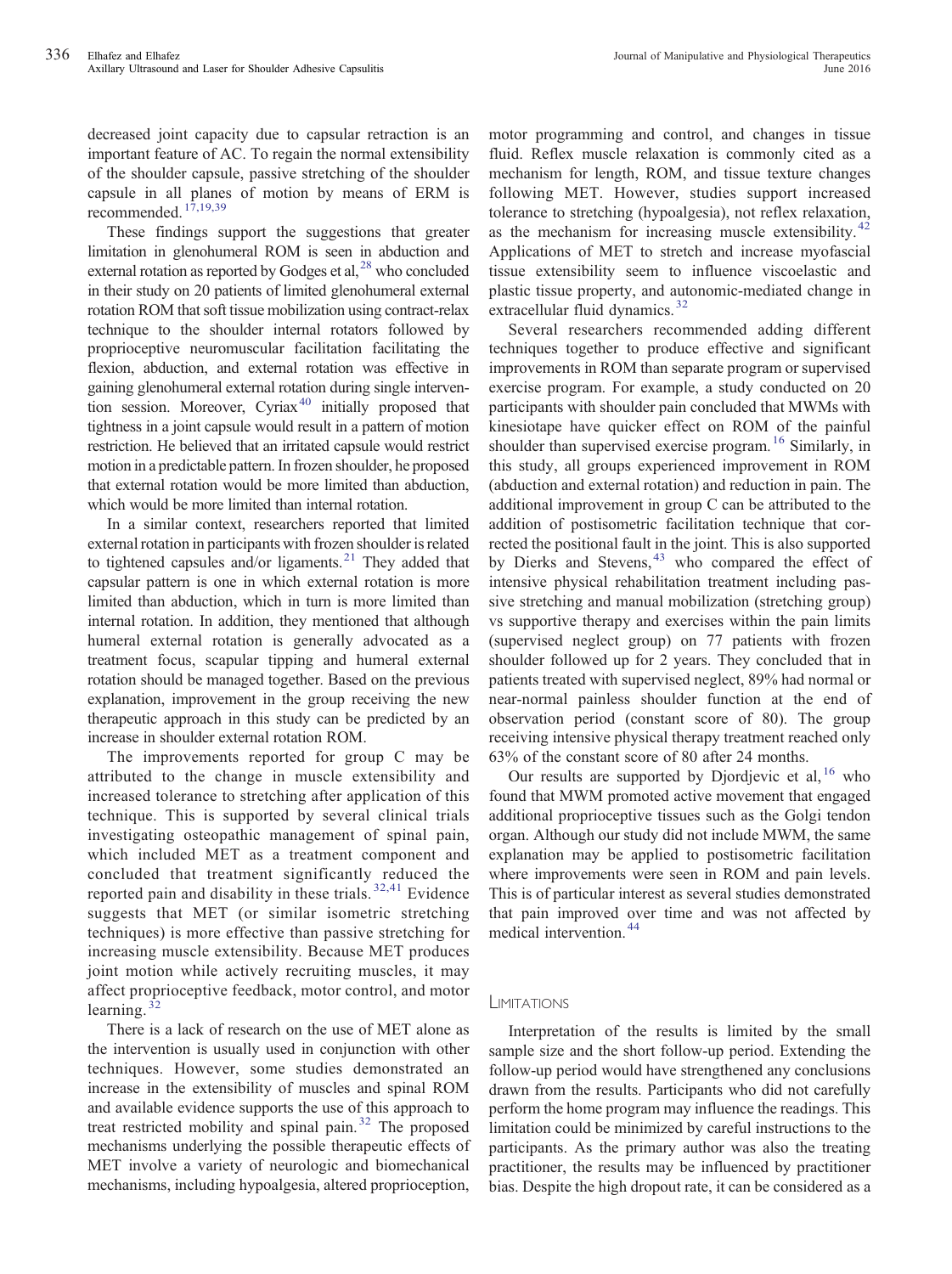<span id="page-7-0"></span>benefit from the treatment program, especially in groups B and C, which received the new treatment approach and most of them were lost in the follow-up period due to observable absence of pain and gain in ROM. Besides that, only active ROM and pain were measured, no function level or disability index was collected. In addition, objective outcome measures as magnetic resonance imaging were not used which could empower the results. Although groups included women and men, no comparisons were made between them. Future studies are needed to examine sex differences. Another limitation of this study was that there was no nontreatment group. It would also be useful to have a group with only postisometric facilitation and another group with only axillary approach.

## **CONCLUSION**

The approach outlined in this study for treating shoulder AC (axillary application of US and laser with postisometric facilitation technique) produced immediate and medium-term improvements in shoulder ROM, primarily abduction and external rotation, as well as a reduction in pain.

# FUNDING SOURCES AND POTENTIAL CONFLICTS OF INTEREST

No funding sources or conflicts of interest were reported for this study.

## **CONTRIBUTORSHIP**

Concept development (provided idea for the research): H.M.E., S.M.E.

Design (planned the methods to generate the results): H.M.E., S.M.E.

Supervision (provided oversight, responsible for organization and implementation, writing of the manuscript): H.M.E., S.M.E.

Data collection/processing (responsible for experiments, patient management, organization, or reporting data): H.M.E., S.M.E.

Analysis/interpretation (responsible for statistical analysis, evaluation, and presentation of the results): H.M.E., S.M.E.

Literature search (performed the literature search): H.M.E., S.M.E.

Writing (responsible for writing a substantive part of the manuscript): H.M.E., S.M.E.

Critical review (revised manuscript for intellectual content, this does not relate to spelling and grammar checking): H.M.E., S.M.E.

#### Practical Applications

- Adding postisometric facilitation to program of treatment of AC increases ROM.
- Using axillary ultrasound and scanning laser improves ROM in AC.
- Adding both programs produces improvement in pain and ROM.

## **REFERENCES**

- 1. [Hsu JE, Anakwenze OA, Warrender WJ, Abboud JA. Current](http://refhub.elsevier.com//rf0005) [review of adhesive capsulitis. J shoulder Elbow Surg 2011;20:](http://refhub.elsevier.com//rf0005) [502-14.](http://refhub.elsevier.com//rf0005)
- [2.](http://refhub.elsevier.com//rf0005) [Blanchard V, Barr S, Cerisola FL. The effectiveness of](http://refhub.elsevier.com//rf0010) [corticosteroid injections compared with physiotherapeutic](http://refhub.elsevier.com//rf0010) [interventions for adhesive capsulitis: a systematic review.](http://refhub.elsevier.com//rf0010) [Physiotherapy 2010;96:95-107.](http://refhub.elsevier.com//rf0010)
- [3.](http://refhub.elsevier.com//rf0010) [Miller MD, Wirth MA, Rockwood CA. Thawing the frozen](http://refhub.elsevier.com//rf0015) shoulder: the "patient" [patient. Orthopedics 1996;19:849-53.](http://refhub.elsevier.com//rf0015)
- [4.](http://refhub.elsevier.com//rf0015) [Brue S, Valentin A, Forssblad M, Werner S, Mikkelsen C, Cerulli](http://refhub.elsevier.com//rf0020) [G. Idiopathic adhesive capsulitis of the shoulder: a review. J Knee](http://refhub.elsevier.com//rf0020) [Surg Sports Traumatol Arthrosc 2007;15:1048-54.](http://refhub.elsevier.com//rf0020)
- [5.](http://refhub.elsevier.com//rf0020) [Wies J. Treatment of eight patients with frozen shoulder: a case](http://refhub.elsevier.com//rf0025) [study series. Bodyw Mov Ther 2005;9:58-64.](http://refhub.elsevier.com//rf0025)
- [6.](http://refhub.elsevier.com//rf0025) [Manske RC, Prohaska D. Diagnosis and management of](http://refhub.elsevier.com//rf0030) [adhesive capsulitis. Curr Rev Musculoskelet Med 2008;1:180-9.](http://refhub.elsevier.com//rf0030)
- [7.](http://refhub.elsevier.com//rf0030) [Tanaka K, Saura R, Takahashi N, Hiura Y, Hashimoto R. Joint](http://refhub.elsevier.com//rf0035) [mobilization versus self-exercises for limited glenohumeral joint](http://refhub.elsevier.com//rf0035) [mobility: randomized controlled study of management and](http://refhub.elsevier.com//rf0035) [rehabilitation. J Clin Rheumatol 2010;29:1439-44.](http://refhub.elsevier.com//rf0035)
- [8.](http://refhub.elsevier.com//rf0035) [Hains G, Descarreaux M, Hains F. Chronic shoulder pain of](http://refhub.elsevier.com//rf0040) [myofascial origin: a randomized clinical trial using ischemic](http://refhub.elsevier.com//rf0040) [compression therapy. J Manipulative Physiol Ther 2010;33:362-9.](http://refhub.elsevier.com//rf0040)
- [9.](http://refhub.elsevier.com//rf0040) [Brantingham JW, Cassa TK, Bonnefin D, et al. Manipulative](http://refhub.elsevier.com//rf0045) [therapy for shoulder pain and disorders: expansion of a systematic](http://refhub.elsevier.com//rf0045) [review. J Manipulative Physiol Ther 2011;34:314-46.](http://refhub.elsevier.com//rf0045)
- [10.](http://refhub.elsevier.com//rf0045) [Nicholson G. The effects of passive joint mobilization on pain and](http://refhub.elsevier.com//rf0050) [hypomobility associated with adhesive capsulitis of the shoulder. J](http://refhub.elsevier.com//rf0050) [Orthop Sports Phys Ther 1985;6:238-46.](http://refhub.elsevier.com//rf0050)
- [11.](http://refhub.elsevier.com//rf0050) [Vermeulen H, Rozing P, Obermann W, Le Cessie S, Vliet VT.](http://refhub.elsevier.com//rf0055) [Comparison of high-grade and low-grade mobilization techniques](http://refhub.elsevier.com//rf0055) [in the management of adhesive capsulitis of the shoulder:](http://refhub.elsevier.com//rf0055) [randomized controlled trial. Phys Ther 2006;83:355-68.](http://refhub.elsevier.com//rf0055)
- [12.](http://refhub.elsevier.com//rf0055) [Yang JL, Chang CW, Chen SY, Wang SF, Lin JJ. Mobilization](http://refhub.elsevier.com//rf0060) [techniques in subjects with frozen shoulder syndrome: random](http://refhub.elsevier.com//rf0060)[ized multiple-treatment trial. Phys Ther 2007;87:1307-15.](http://refhub.elsevier.com//rf0060)
- [13.](http://refhub.elsevier.com//rf0060) [Rainbow DM, Weston JP, Brantingham JW, Globe G, Lee F. A](http://refhub.elsevier.com//rf0065) [prospective, clinical trial comparing chiropractic manipulation and](http://refhub.elsevier.com//rf0065) [exercise therapy vs. chiropractic mobilization and exercise therapy](http://refhub.elsevier.com//rf0065) [for treatment of patients suffering from adhesive capsulitis/frozen](http://refhub.elsevier.com//rf0065) [shoulder. J Am Chiropr Assoc 2008;45:12-28.](http://refhub.elsevier.com//rf0065)
- [14.](http://refhub.elsevier.com//rf0065) [Mulligan B. Mobilization with movement. J Man Manipulative](http://refhub.elsevier.com//rf0070) [Ther 1993;1:154-6.](http://refhub.elsevier.com//rf0070)
- [15.](http://refhub.elsevier.com//rf0070) [Mulligan B. Manual therapy: NAGS, SNAGS, MWMs etc. . 4th](http://refhub.elsevier.com//rf0075) [ed. Wellington: Plane View Services Ltd; 1999.](http://refhub.elsevier.com//rf0075)
- [16.](http://refhub.elsevier.com//rf0075) [Djordjevic OC, Vukicevic D, Katunac L, Jovic S. Mobilization](http://refhub.elsevier.com//rf0080) [with movement and kinesiotaping compared with a supervised](http://refhub.elsevier.com//rf0080)